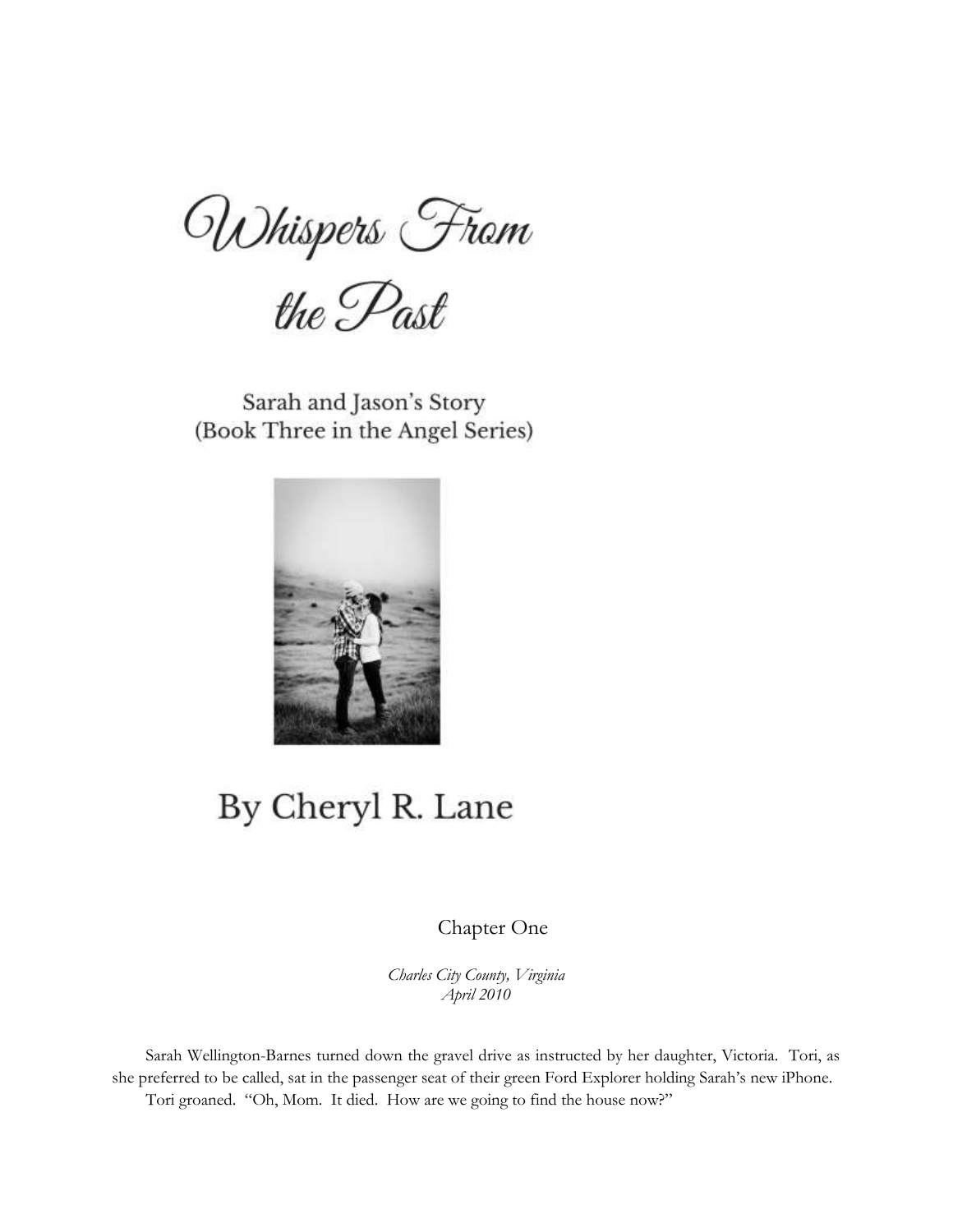"We were almost there, weren't we?"

"Maybe, but there are other houses on this road. Like that one. That can't be it. Or that one over there. That one is hideous, please don't let that be it. Look at that one, it's falling down."

"We'll find it. Did the phone just die? Where's the car charger?"

"It's in the back with everything else. Oh wait, it's not dead." Tori sighed in relief. "I'll open the maps again." She looked at the phone for a minute. "Oh crap! We lost the signal. I'm getting nothing here. This is ridiculous, Mom. How are we going to live way out here in the sticks with no cell service?"

"We'll get Wi-Fi and it'll be fine," Sarah said, hoping that would be true.

She looked around at the small houses. They were looking for a house that Sarah had inherited from her deceased husband six months ago. A house that she had forgotten existed but had been in Seth Barnes' family for many years. He told her about inheriting the house shortly after they started dating years ago, but he hadn't wanted to do anything with it. So it sat empty for many years. It had taken Sarah six months to decide what she wanted to do with the house. She finally decided to leave her big two-story suburban house in Virginia Beach, the home she and Seth had moved into shortly after they married in 1991, the house Tori grew up in for the past fifteen years. That house had too many memories of her husband, too much sadness about their lives which were forever changed. She had to get away. She longed for a change of scenery and time to mourn and get used to living life without Seth.

Their family home had sold at the beginning of March. The real estate agent she had hired said houses sell quicker in the spring and she had been right. On March 1st it went on the market and in three days they had an offer for asking price. She had agreed, of course. The sooner she left all the memories the better.

Her husband had been a Navy SEAL and left for a mission in Iraq a year-and-a-half ago. While on duty the previous fall, Seth suffered a fatal shot. In one quick moment, their lives had changed forever.

Sarah had gone back to the lawyer's office in the Courthouse area of Virginia Beach on a cold day in November and asked about her husband's property again. The lawyer gave her the deed and keys to it as well as the address and directions on how to get there. He also gave her a rundown of the history of the house, which had been built in the 1700s and was originally called Misty Hill Plantation. It had changed hands many times through the years but had been left for ruin when the last tenant died fifteen years prior.

"It has good bones but it needs a lot of work," Mr. Bacardi had warned her.

"Why has it been abandoned for so many years?" she'd asked him.

"Rumor is it's haunted."

The hairs on her arms stood on end when he'd said that.

"Do you believe in ghosts, Mrs. Barnes?"

"I don't . . . I don't really know." It was something she'd only read about in books or seen in scary movies, although her daughter claimed she had the ability to see them sometimes. Going to church had led Sarah to believe that such things were angels, demons, or just someone's wild imagination. She wasn't sure, in Tori's case, just what was going on.

"If you decide you don't want the property, you might have a hard time selling it," Mr. Bacardi had said. "I'll keep that in mind."

"I can send someone from the real estate company to clean it up for you if you'd like."

"That won't be necessary. We can clean it ourselves," Sarah had said, thinking it might be therapeutic.

So on Easter Sunday, rather than attend church or have a family picnic as in years past, Sarah and Tori were moving out to the country. It wasn't their first Easter without Seth but the first one when where they knew he wouldn't be coming back. Previously in years when Seth was in town, Easter weekend had been spent coloring and hiding Easter eggs for Tori, going to church on Sunday and then spending the afternoon in Colonial Williamsburg walking through the spring gardens.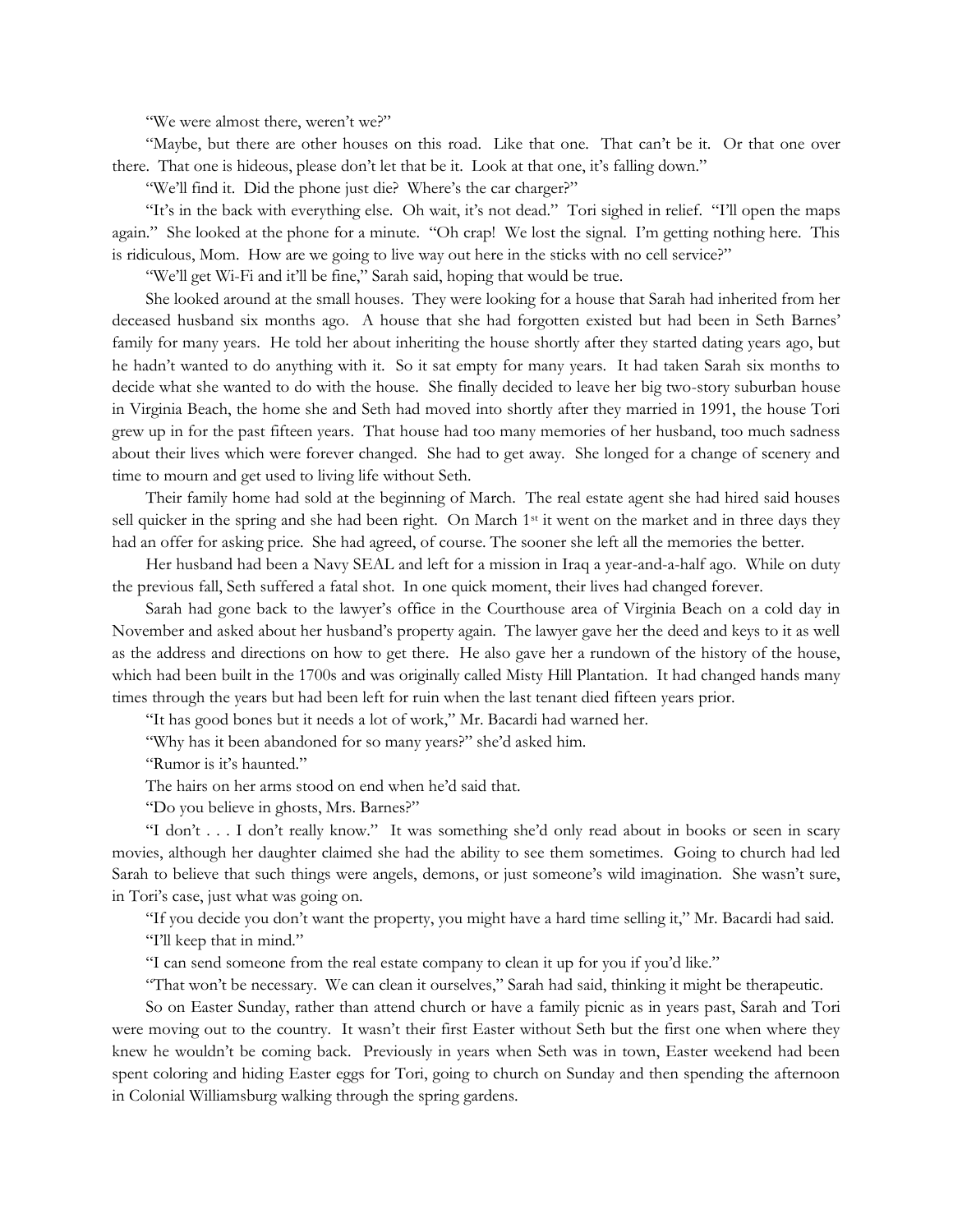Sarah looked straight ahead as the smaller houses disappeared and there was only a narrow lane with live oak trees on either side, draped together in the middle, and a big white house in the distance.

"This is getting spooky," Tori said, looking around.

"Where are the written directions? I gave them to you when we left home." She caught herself. This new house would be their new home. Their house selling so quickly had been unexpected and threw Sarah for a loop, trying to get the house cleared out within a month, give Seth's old clothes away, and pack up to move eighty-nine miles away.

Tori moved the blanket on her lap, knocking off her favorite small teddy bear into the floor – a gift from her dad when she was much younger. She picked the brown bear with a faded purple ribbon, put it back in her lap, and then shuffled around some papers in the door's pocket.

"Found it!" Tori said. "Keep going. It's that big white house straight ahead."

"Okay, good." Sarah had been to the house only once when Seth took her there to spend Christmas with his great-grandmother, Victoria, Tori's namesake. They never went back before Victoria passed, so Sarah couldn't remember exactly where to go.

It was in a quaint country area called Charles City County between Williamsburg and Richmond near the James River. As they got closer, Sarah could see the white two-story Victorian house with four lattice columns across the front and a covered wraparound front porch. There was an old barn in the distance on one side along with other smaller outbuildings.

"Are all these trees ours now?" Tori asked. "How big is the property?"

"There's supposed to be five acres of land around it."

"Who's going to mow all that grass? Not me."

Sarah glanced at her daughter and sighed. Tori didn't want to do anything since her father had died. She had no motivation even for schoolwork or playing the piano, both of which she had previously enjoyed. Sarah hoped that this move would help her and her daughter both through the grieving process. "We'll figure it out."

Sarah parked the car out in front of the house on the circular driveway. On closer inspection, she could see that the lawyer had been right about it needing some work. In her opinion, it needed a *lot* of work. The lattice on the front porch was broken in places. The rounded turret on one end of the porch looked crooked. Some of the shutters flanking the windows looked like they were hanging by a thread. It had certainly changed since the last time she saw it. That had been about nineteen years ago. She suddenly remembered Seth teasing her that she could fix the place up after he was long gone. She had not been amused then and was not amused now either.

"OMG, Mom. This place is falling apart. How can we live here?"

Sarah wondered the same thing as she got out and slammed her driver's door shut. She walked around the gravel driveway towards the front porch, noting that there was a piece of wood missing on the porch floor. "I don't know but we'll make the best of it. Be careful," she said as she walked up onto the porch.

She took the house keys out of her jeans pocket and unlocked the front door. Tori joined her and the two went inside for a look.

It was empty except for some sheers on all the windows. Cobwebs hung from the ceiling in nearly every corner. The floors were dusty and the air smelled musty like an old basement.

Sarah walked over to her right into what she guessed was the living room. "Let's get some fresh air in here," she said as she unlocked one of the windows and tried to open it. It was hard to move and she grunted as she pushed it up halfway. The cool breeze flowed in, chilling her bare arms. She had forgotten her sweater in the Explorer.

"Mom, this is awful. Who's going to clean all of this? Not me."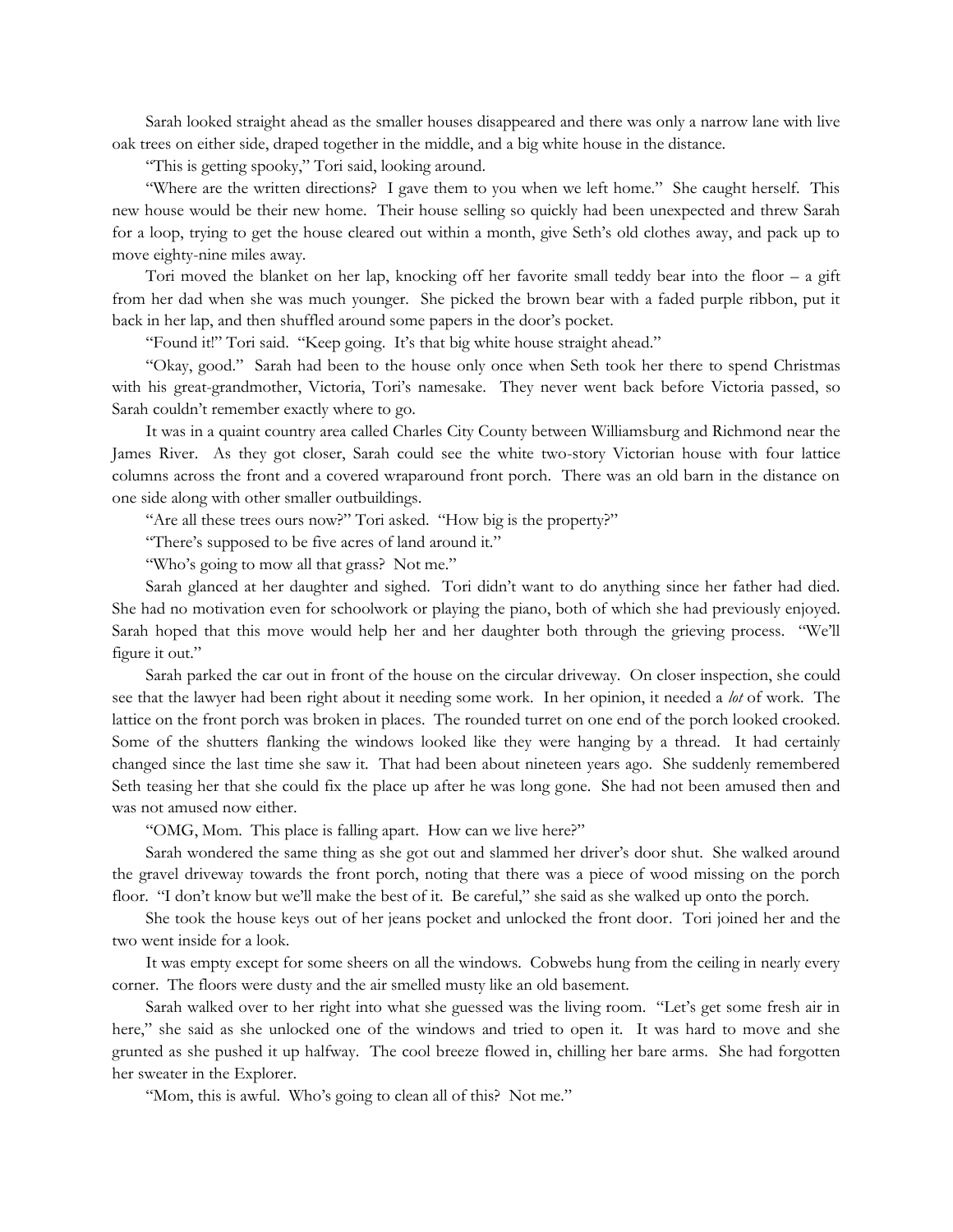"Tori, I know it doesn't look good right now, but with some cleaning, it'll be great. You'll see. But I'm going to need your help. I can't do this alone."

Tori frowned at her and then turned around and walked down the hall. Sarah followed after her, holding her tongue. She wanted to say more, but she let her daughter do her own exploring. Sarah suspected Tori wouldn't be happy anywhere she lived at this moment. She wanted her father back and no house, big or small, was going to fill up the empty void in her heart. Sarah would have to be mother and father to her now. They would make it, just the two of them. They had to. They had no other choice.

Sarah's own dad had died of cancer when Tori was just one year old, and Sarah's mom had lived alone in Williamsburg until recently when they found out she had Alzheimer's. Sarah had one older brother who lived close by with his wife and son and they owned a bed and breakfast. Sarah and Tori had gone to her brother's for Christmas like they normally did just a few months ago, but without Seth, it didn't feel right anymore. She considered it good luck when she discovered that Seth had a family home in Williamsburg so she could be close to her family again. They could start new traditions. Maybe she would even invite them over for Christmas this year.

Therefore, moving out in the boonies to Misty Hill Plantation made sense to her. It was a new, fresh start for her and Tori, a chance to make new memories with family supporting them.

After grabbing their suitcases and carrying them inside, Sarah and Tori spent several hours cleaning that afternoon. They started with the bedrooms first since that was where they would be sleeping that night. The moving truck was supposed to be there by nightfall with their furniture and the rest of their boxes. The water and electricity had been turned on, thankfully, so Sarah had gotten the broom and mop out of her Explorer and a bottle of cleaning solution, and she mopped after Tori swept. Tori also cleaned the windows with some Windex and Sarah had wiped down the walls.

After cleaning, they were hungry, so Sarah drove up Route 5 to see if there were any grocery stores. The nearest one she had seen on the way to Misty Hill had been a convenience store nearly back in Williamsburg, which was a pretty good drive. On Route 5, they passed signs for a couple more historic plantations and then saw a road that passed through. She turned right on instinct, knowing that the James River was to the left. They would explore that way another day. On the small tree-lined road, they came to a convenience store and gas station, where she pulled in and filled up her tank. When she went inside to pay, she asked the store clerk where the closest grocery store was.

"If you keep going up this road towards the north, you'll want to turn right on 60. That'll take you to a Food Lion, ma'am," a young black-haired man with olive skin told her. He looked barely old enough to work and was perhaps Tori's age.

She thanked him and bought a bag of baked chips for them to munch on in the car. They soon found Food Lion and shopped for a few meals' worth of groceries. On the way back, they found a pizza place and were delighted to learn they could have food delivered to their new house.

When they got back, Sarah put groceries away, noting she would have to clean the kitchen next. One of the cabinet doors squeaked when it was opened and closed, which was sort of a quaint sound but wondered if the hinges needed a little oil. There were so many things her husband had done that she would have to learn to do herself now. He had been gone a lot, being in the military, but she would write down a list of things for him to do when he returned. The list would be for her now.

She didn't know the first thing about repairing or restoring a house, however, and would need to hire a carpenter to do the work. She wondered who she could get that was close by and tried to look it up on her phone, but the service was not good. She made a note that the next morning, she had to call the local phone company to see about getting Wi-Fi in the house. After she put a box of granola cereal into the cabinet with the squeaky hinge, she plugged her phone in to charge it.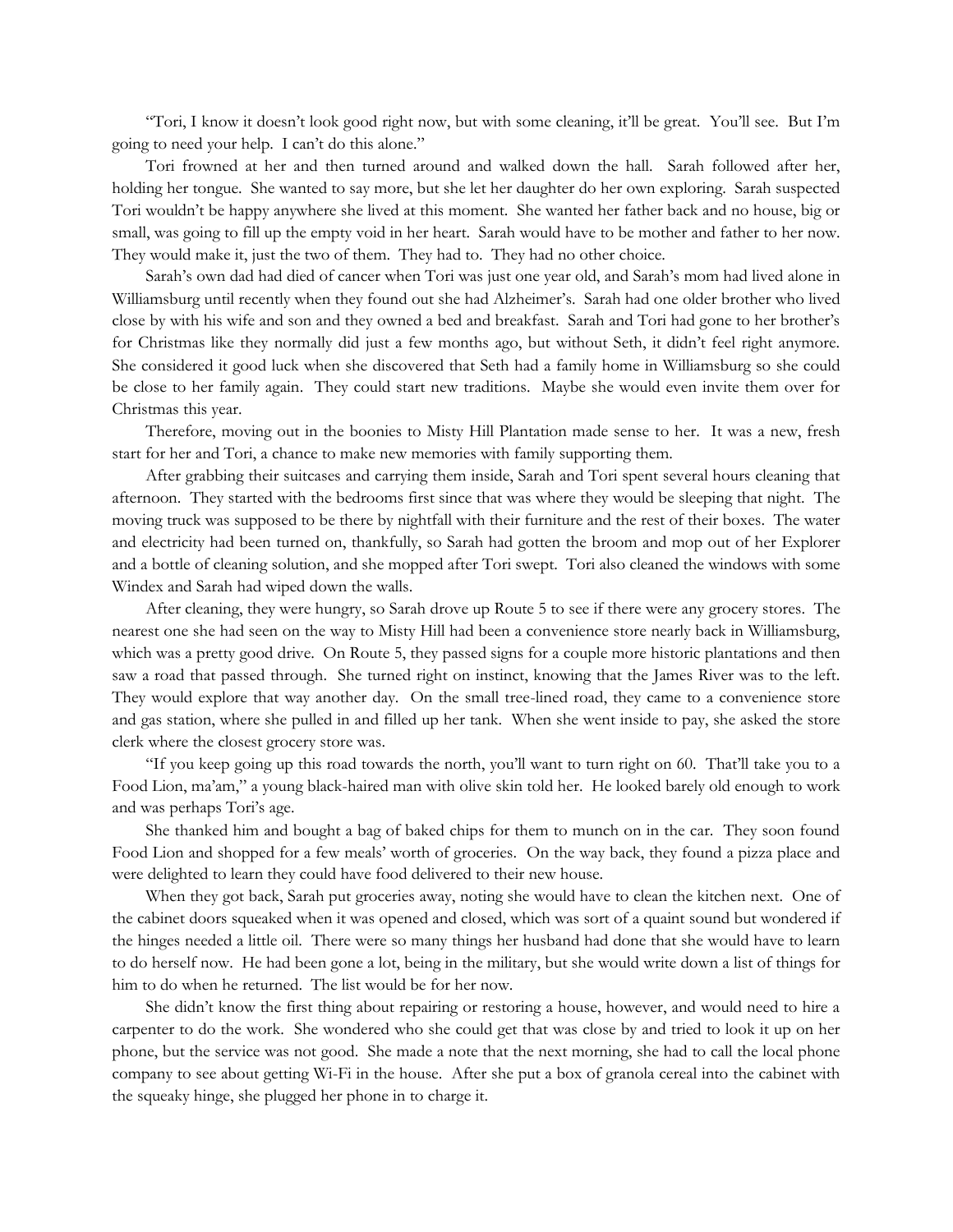"Mom, someone's coming," Tori said from the nearby living room.

"Are you getting one of your feelings?" Tori had the uncanny ability of being able to predict when someone was coming.

"No, I actually saw a truck go by."

"Maybe it's the moving truck."

"No, it's a pickup truck. An old pickup truck, like that black one in one of those eighties movies you watch."

"Maybe it's the pizza."

"It kept on going, so I don't think so."

Sarah joined her in the living room and looked out the windows. "Which way did it go?"

"That way," Tori said, pointing towards the back of the property.

"Did you see who was driving it? A man or woman?"

"Man. He was actually kind of cute, for an old guy."

"How old?"

"Your age."

"Thanks a lot," Sarah said. "You stay here and wait for the pizza and I'll go have a look."

Sarah put a long taupe sweater on, a cardigan of Seth's that he had bought on their trip to England five years ago, and she stepped outside. The wind had picked up a little and she wrapped the sweater around her chest and held on to her elbows. She walked around the house towards the back, seeing some outbuildings around the property. The first building was small, rectangular and made of brick. Another taller building was behind that, a small well beside the first building, and then there was a small house that had been painted blue with white trim. It was really cute, had a front porch with spindle railing, and was in much better condition than the main house. She wondered why. There was a dirt path that led up to it from the main house. She walked up two steps onto the porch and peered into one of the windows, noting a desk with a lamp on it next to another nearby window. This would be a nice place to do her work.

After working for eighteen years as a medical transcriptionist, Sarah's boss decided to close the business and move into another field of work. Sarah had been devastated. First she'd had to endure living without her husband; now she would have to endure getting a new job and all that it entailed. She had been notified of the change in March right after putting her house up for sale. She had worked at home ever since Tori was born and hoped to continue doing so here at Misty Hill. It was another reason she needed to get the Wi-Fi going so she could download work onto her computer if she found a new job.

She walked around the small house when she heard a truck pull up in front of the house. It was either the pizza being delivered or the moving truck. Walking around the other side of the yard towards the front, she found a neglected garden with a small pond on that side of the house. A small wrought iron table and chairs with chipped black paint stood at one end of the pond under the shade of a weeping willow tree. Sarah thought this would make a nice spot to have morning coffee or tea in the afternoon, after it was weeded out and flowers planted. Maybe she could put some of those big orange fish in the pond.

She hurried around the house and as she came to the front porch, Tori was taking the box of pizza in her hands and tipping the driver, a young guy with curly blonde hair.

The driver left and Sarah walked with Tori into the house

"Where'd you get the money to pay for the pizza? I forgot to leave some out for you."

"From your purse."

"Oh." Sarah hoped she didn't get more cash than was necessary. She had become a little unpredictable since her father died and Sarah had even caught her lying about where she was on more than one occasion.

They sat down on a built-in bench in a sunny room just off the kitchen and started eating.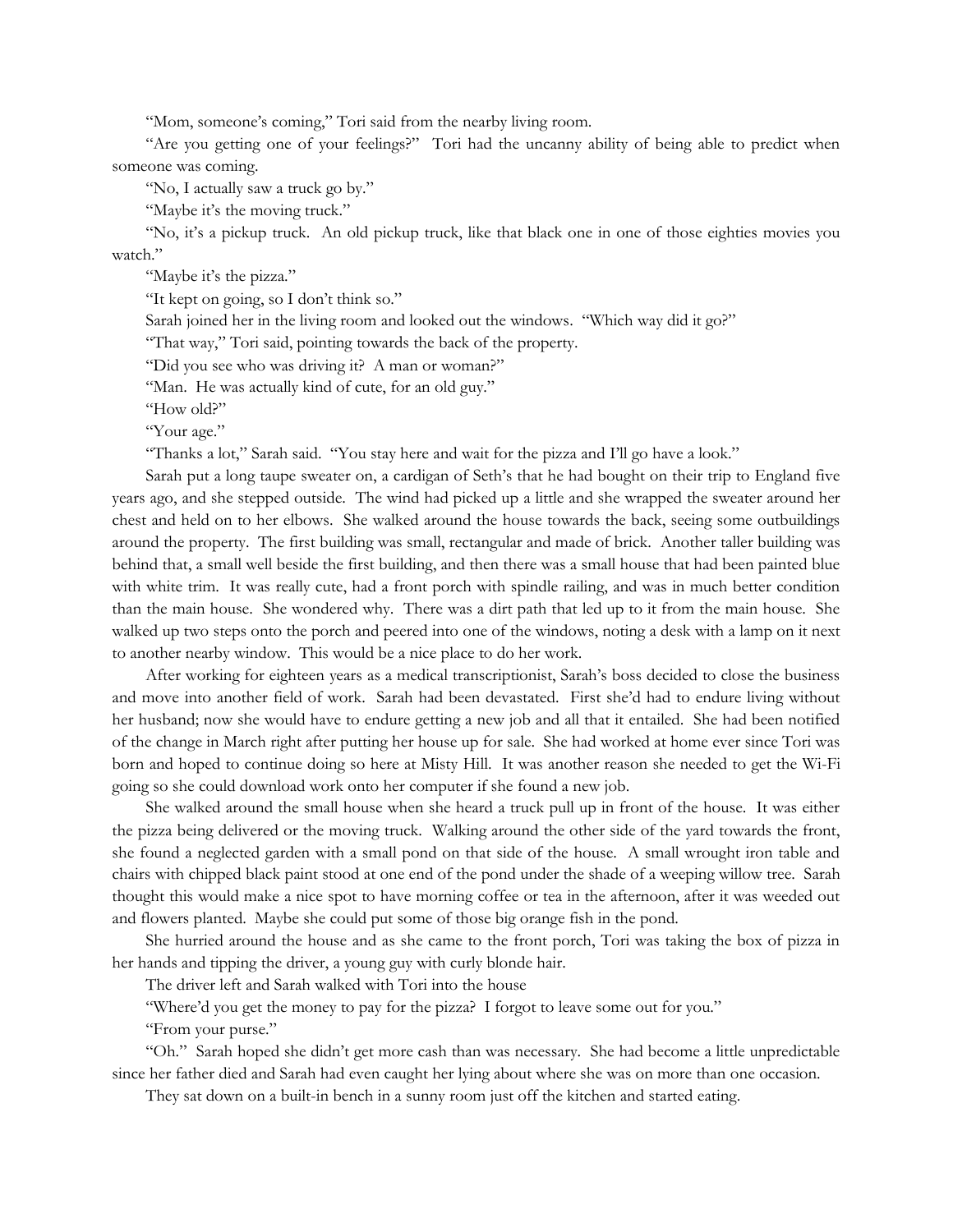"I couldn't find a truck anywhere out back," Sarah said. "There are a lot of old outbuildings on this property. It used to be a plantation. Maybe somebody else lives back there in one of the little houses. That one straight across there is fixed up real cute." She pointed toward the cottage, which faced the sunroom.

"I hope it's in better condition than this place. I'm going to be so sore tomorrow from using muscles I've never used," Tori said, sighing.

"I know, Tori. Please just try to be patient. I'll hire somebody to come and help fix it up."

"We got our pizza from Johnny Depp. Did you see him?"

There was a hint of excitement in her eyes Sarah hadn't seen in quite a while. "What?"

"Well, not really, but he sure looked a lot like him. Chocolate brown eyes, curly mop-top hair, yum."

Sarah took a piece of the thin-crust pizza, hearing a nice crunch as she bit into it and tasting the delicious saltiness of the cheese and pepperoni.

While they were eating, they heard banging noises.

"What in the world?" Sarah asked.

"I told you somebody was around."

"Well, I didn't have a chance to look in all the buildings. I guess someone could have been in one of them."

Sarah handed the box of pizza to Tori and took her half-eaten piece with her as she walked to the outside door of the sunroom. She had a hard time opening it but it finally gave way with a few hard tugs. Another thing that would need to be fixed. Outside, she listened for the noise again and realized it was coming from the small cute cottage. She walked across the grass, her heart beating fast as she wondered who was on her property. She hoped it wasn't an escaped prisoner or some homeless person who had ventured onto the property and moved in.

Turning the handle slowly, she opened the door and saw a tall, dark-haired man facing her. He wore jeans that melded to his body just right and a loose beige Henley shirt. He held a hammer in his hand and looked up at her, obviously startled.

"Who the hell are you?" they both asked simultaneously.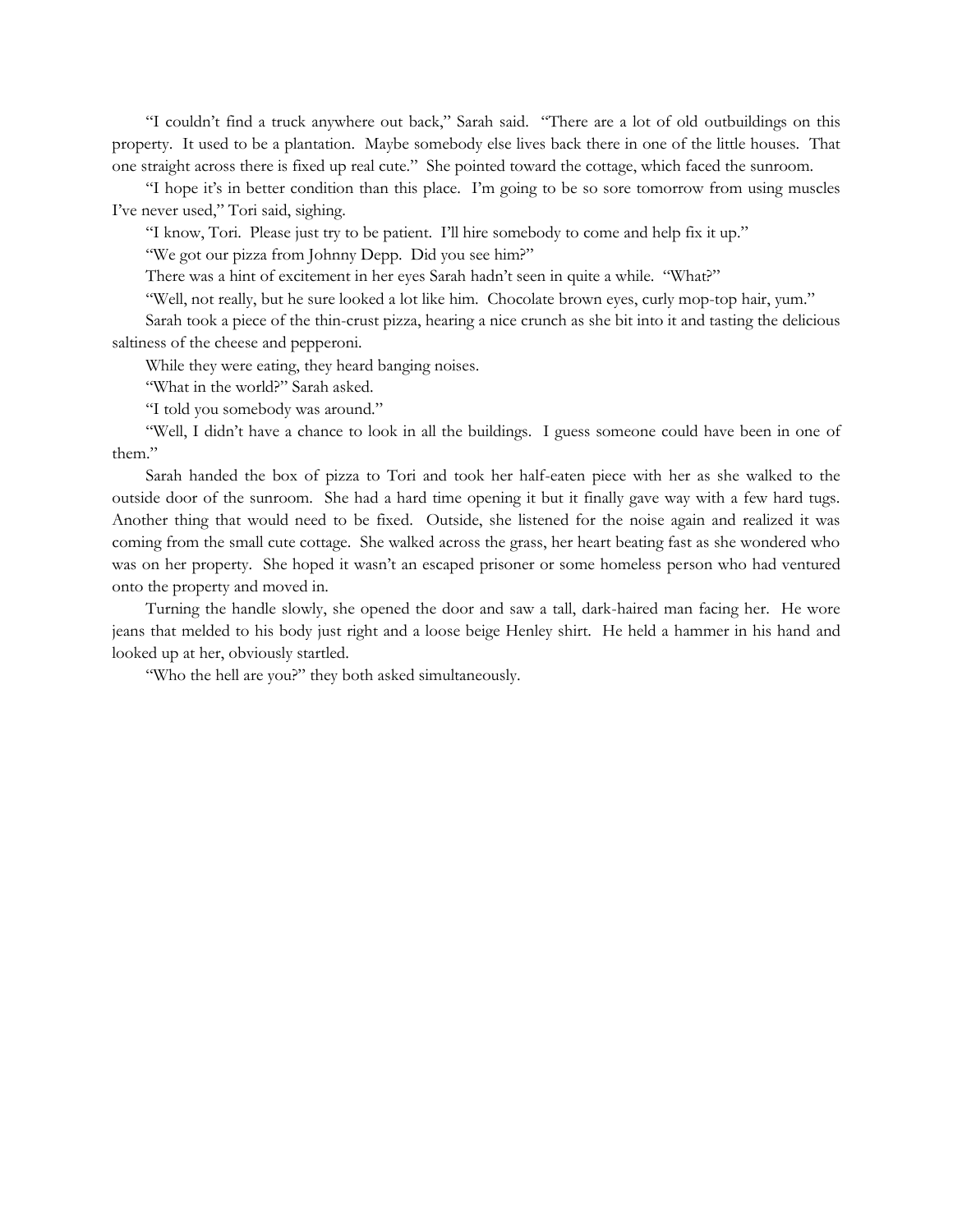## Chapter Two

"You scared the life out of me, woman," the man said to Sarah.

"What are you doing on my property?" she asked.

"*Your* property?"

"Yes, mine." She folded her arms across her and looked defiantly at him. Whoever he was, she wanted him to know that she owned the property. She had always been a relatively quiet person who only spoke up when she had something to say or when she was around people she knew really well, but Seth had taught her to stand up for herself when needed and be more assertive. Her body still reacted whenever she was involved in a confrontation, and her hands shook slightly at this interaction with the tall man. She didn't want him to see her nervousness so she balled her hands up into fists in an effort to still them.

"Did you recently acquire this property? Because you haven't been here before today," he said.

"How long have *you* been here?" She glanced around the room, noting that there was one big room on the left, a set of stairs in the middle leading up, and another room to the right. The room the man was standing in was the kitchen. There was a round table and chairs in the front corner of the room by the front window. A big fireplace was tucked between a side window and dark wooden cabinets. Beyond that, she couldn't see anything else in that room. The floors were made of hardwood but she noted holes in some of the planks. The white walls looked dirty with stains.

She glanced back up at the man and he placed the hammer that he had been holding down on the dining table. "A while," he answered.

"Who gave you permission to stay here? You *are* living here, aren't you?"

"Yes, I am. I've been fixing up the place."

"It doesn't look like you're doing a very good job of it."

"I've been working here in the kitchen house first."

Sarah made a mental note of what he called this little house. "Why here? Why not start with the bigger house, since you've just come in and made yourself at home?"

"I wanted to start with a smaller project." He combed his curly dark brown hair off his forehead with his fingers, revealing dark sideburns that connected to a dark beard. "Look, I do apologize for trespassing, but I've been here for six months and no one has been here except your real estate agent. Do you know that she didn't even look in any of these outbuildings? She's not very thorough at her job."

"She's not my real estate agent. Mine lived in . . ." She almost said Virginia Beach but she didn't trust this stranger enough to reveal too much about herself. "Anyway, I'll have to speak with my lawyer about all of this."

"Lawyer?" He walked towards her and she backed up a little. "Now see here, I've done no harm. I'm even fixing the place up, as I said. How about if I start repairing the big house for you in exchange for letting me stay here in this cottage and we don't involve the lawyers?" He flashed her a smile that might persuade some women, but not her.

She eyed him suspiciously and wondered who he was and why he didn't want lawyers involved. Her earlier thought about an escaped convict living on the property came back to her. Had she been right?

"Have you escaped from prison or are you just homeless?" she asked him bluntly.

His smile disappeared. "I . . . neither."

She raised her eyebrows up at him in disbelief.

"I'm not a convict and I'm not, well, technically I'm not homeless because I've been living here."

"Where did you come from? Where did you live before? How did you find this place?"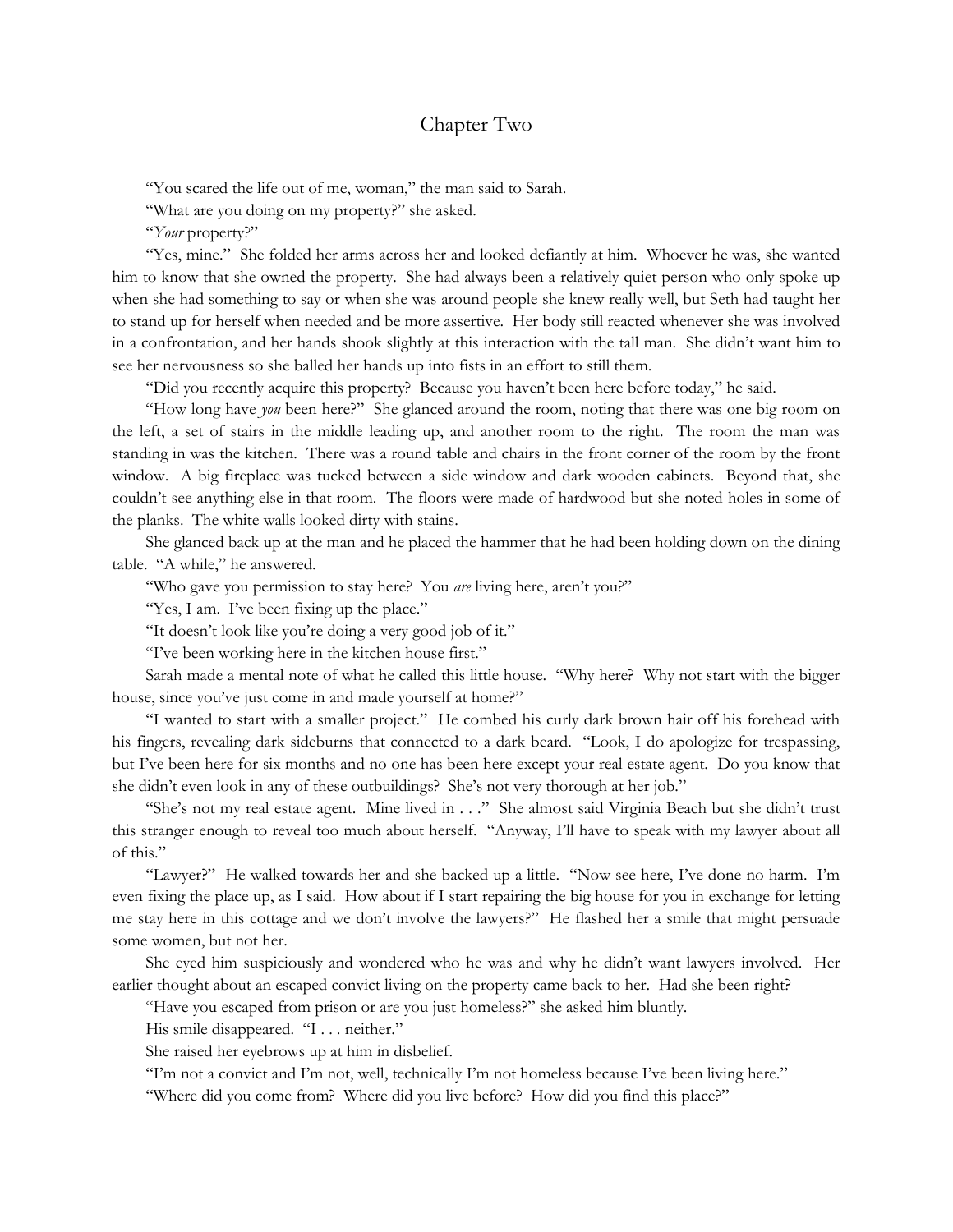"Do you always interrogate everyone you meet? One question at a time, please. Let me see, first question, I'm from Virginia originally. In fact, I was born on this property."

"Wait, what?"

"Second question, I've lived all over the world. The last place I lived before coming back here was London, England."

Sarah's eyes widened and she once again thought about her husband at the mention of England. They had spent ten glorious days in London, just the two of them, celebrating their fifteenth wedding anniversary three years ago. "But what about . . ."

He cut her off. "Question number three, well, that refers back to number one really. My aunt lived here when I was born. I came back to find family. Everyone has gone on now . . ." He drifted off and looked away, seeming to be hiding some painful feelings.

"Have you lost someone you love?" she asked, her voice barely above a whisper.

His deep brown eyes met hers quickly. Piercing, dark-chocolate brown eyes. She swallowed. She had to admit that he was quite handsome in a rugged way, not that she was looking. "Yes," he answered hoarsely. "Many people."

She blinked. "Oh." She thought it must be sad to lose a lot of family members and wondered why he had lost so many.

"So about that offer . . ." He looked at her expectantly with his hands on his hips, in those jeans that fit him so well, hugging all the right places.

She shook her head lightly to bring herself out of his spell. "What?"

"If you would allow me to remain here in this cottage, I'll help you fix you up the big house. I'm a handyman. I fix houses." He reached into his back pocket, produced a wallet, and pulled out a card, which he handed to Sarah.

"I see." His name was Jason Barnes. "Barnes is your last name?"

"Yes. I didn't catch your name."

"Sarah Barnes."

He extended his hand to shake hers and then froze. "Sarah?"

The way he said her name made her think maybe he knew who she was. She frowned. "Are you related to my husband, Seth?"

"Seth?"

"Yes. You said you lived here before. You see, I just inherited this property from my husband. He . . . he passed away six months ago."

She looked away and then felt his warm hand squeeze hers. She hadn't realized he was still holding her hand. It was comforting, the most comfort she had felt since Seth's passing, and the nervousness she had felt earlier drifted away for a moment.

"I'm so sorry. His name was Seth Barnes?"

She nodded. "Yes."

He let go of her hand. "What are his parents' names?"

"Winston and Coralee Barnes. His grandfather's name was Abraham Barnes. That's all I know about the Barnes family."

Jason was quiet for a moment and looked away. "It's possible we could be related." He looked back at her. "You say you inherited this property?"

"Yes. I had forgotten that my husband owned it. I learned of the inheritance after his passing."

"Maybe we could do one of those genealogy searches and find out if your husband and I are related. *Were* related," he clarified, clearing his throat.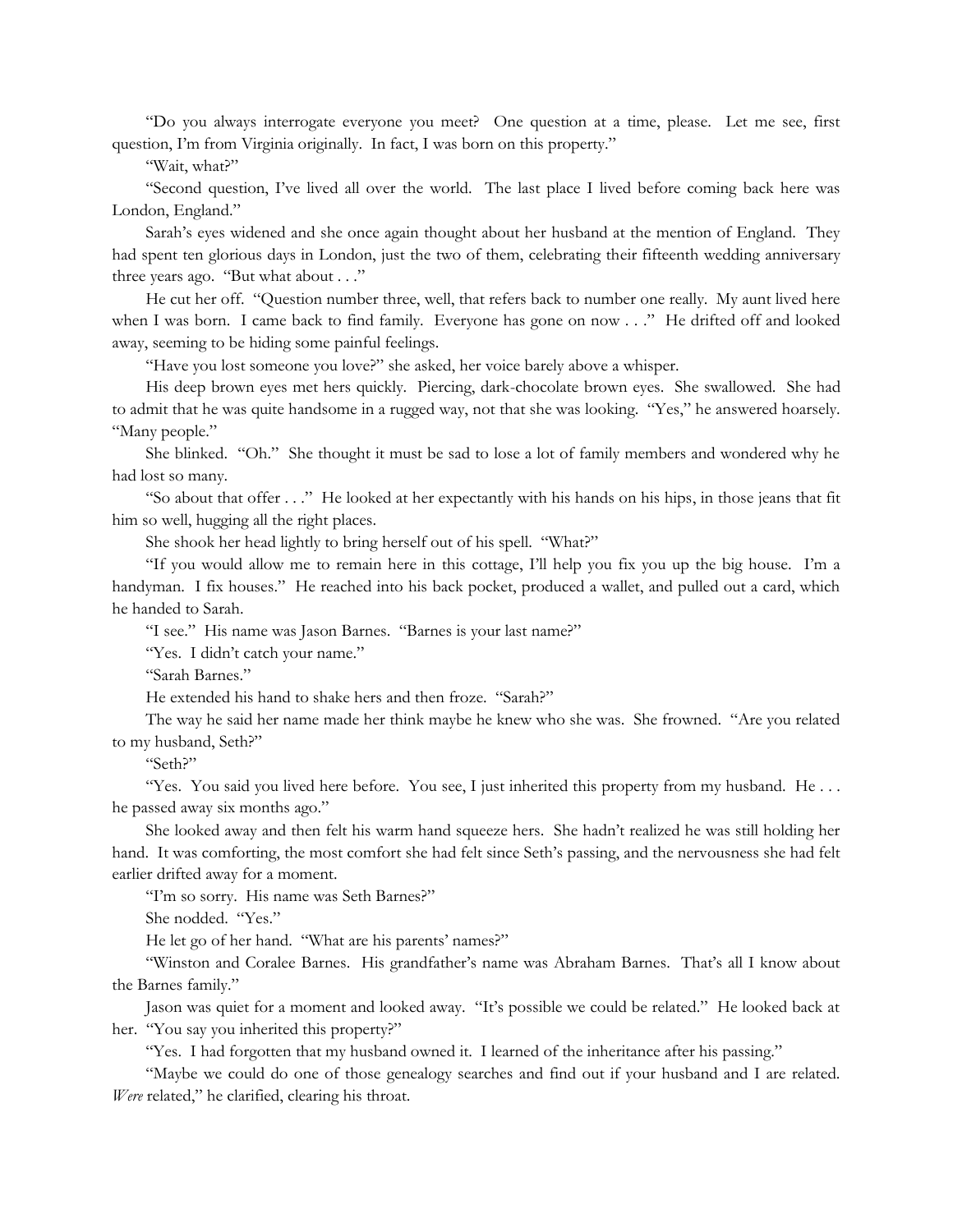She studied him, wondering if she should let him continue to stay on her property or not. He could really be a relative of Seth's since they shared the same last name. She didn't think it would hurt anything for him to stay in this little cottage, away from the main house. She would have to make sure that the locks on the doors were in good and proper working order. He also promised to help her fix up the house. For free.

"What's your experience in fixing homes? How long have you been doing it?"

"Oh . . ." He looked at the ceiling momentarily. "Many years."

"Have you ever been arrested?" she had to ask him.

He hesitated. "Yes."

She was surprised. "What for?"

He sighed before saying, "Suspicion of murder but I was innocent and they let me go."

She was shocked. She hadn't been too far off when she had suspected a criminal. Had he really killed someone? She had to ask him. "Did you do it?"

"No." He didn't hesitate.

What would Seth have her do? On the one hand, he might be dangerous. He might have actually killed someone and then came out here in the country to hide from the law. On the other hand, it would be nice to have a man on the property with her and Tori. It would make her feel a little bit safer. Especially if he were related to Seth. He could be a cousin.

"Hey, at least I was honest with you," he said, obviously sensing her hesitation. "I could've lied about it."

"That's true," she agreed. She decided to go with her gut, which told her that this man was safe. "You may stay."

Jason looked relieved and smiled a genuine smile, not a fake one, which lit up his whole face. "Thanks very much, ma'am."

A truck could be heard pulling up in front of the house.

"Oh, that's probably the moving truck."

"Do you need any help?"

"Well, sure, if you aren't too busy."

"I'm not," he said, glancing at the chair rail he had been hammering when she first came in. "It can wait."

The two of them walked over to the house as Tori came out. She walked over to them. "There you are, *Mom*," she said, glancing at Jason with a frown on her face.

Sarah heard Jason suck in his breath. "Victoria?" he whispered.

Tori wrinkled her forehead, looking confused. "Do I know you?"

Sarah was also confused. How could Jason possibly know her daughter's name? "Are you sure you don't know my husband?" she asked him.

Jason shook his head. "I'm sorry. You look like my . . . you look like my aunt when she was young."

"Was her name Victoria?" Sarah asked.

Jason looked at her. "Yes."

"That's my name too," Tori said. "But I go by Tori. What a coincidence."

Jason laughed lightly. "Yeah, what a coincidence. Maybe we *are* related."

Sarah briefly thought about Seth's great-grandmother Victoria, but Jason looked too young for her to be his aunt.

They worked on getting the furniture and boxes moved into the house until sunset. Sarah often glanced at Jason while carrying boxes in and out of the house, wondering if he was really her husband's cousin. He'd have to be a distant cousin to not know if they were related or not. She couldn't wait to get the Wi-Fi going